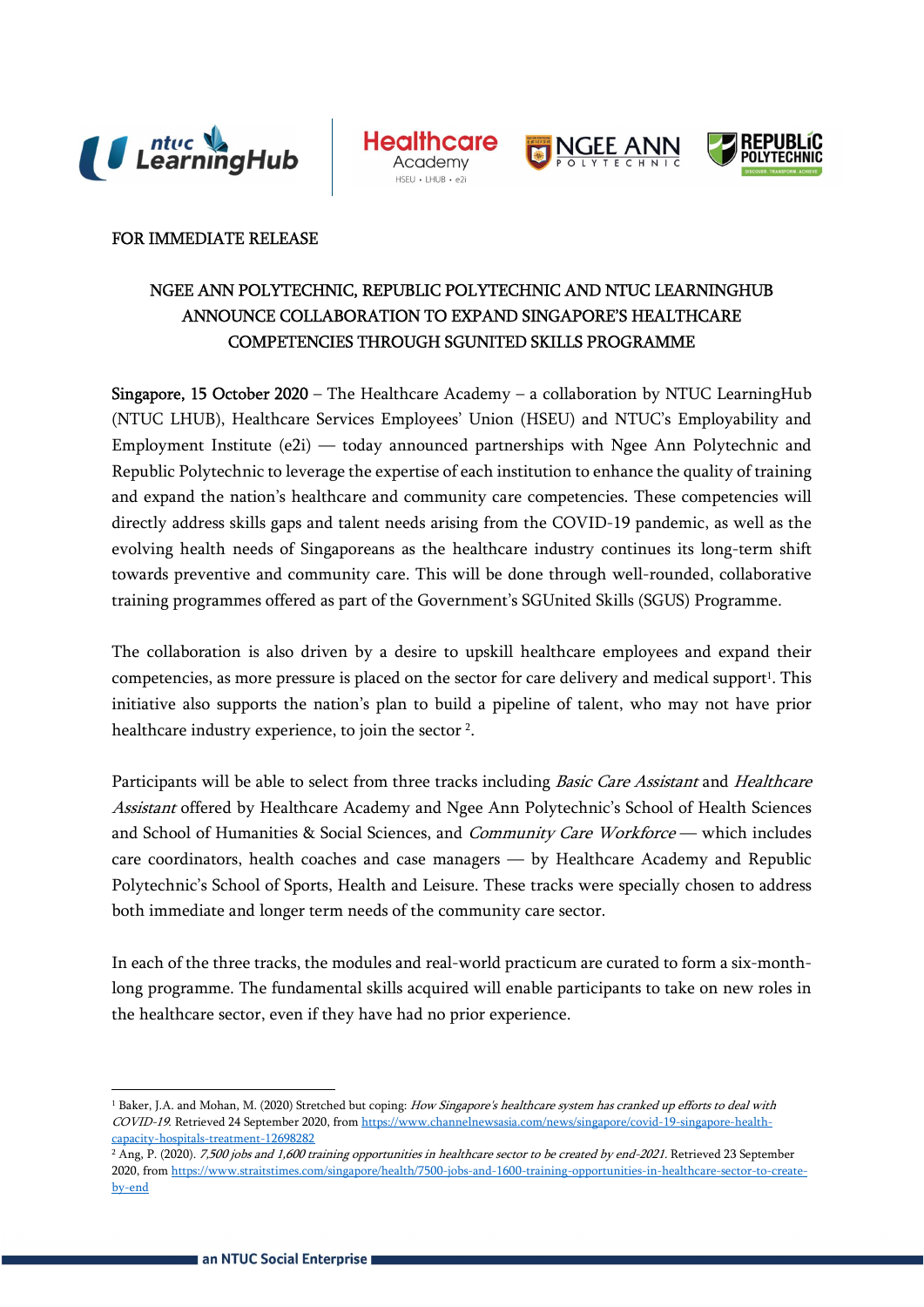

**Healthcc** 





In addition, designed with the goal of improving the employability of participants, the SGUS Programme encompasses career advisory and employment facilitation efforts from NTUC LHUB to assist trainees in their job search in the healthcare sector.

"We are excited to partner Healthcare Academy to meet the nation's growing demand for healthcare services. Ngee Ann Polytechnic has been grooming compassionate and competent professionals for the sector through our School of Health Sciences since 2005. Together with our School of Humanities and Social Sciences, our programmes will offer additional multi-disciplinary skills in a blended learning environment most suited for adult learners. The launch of the SGUnited Skills Programme targeted at mid-career professionals will allow them to acquire expertise in key areas such as infection control, wellness and counselling, to help build a strong talent pool and a sustainable healthcare system," says Mr Clarence Ti, Principal of Ngee Ann Polytechnic.

Mr Yeo Li Pheow, Principal/ CEO, Republic Polytechnic, says, "We are pleased to collaborate with Healthcare Academy in delivering professional training for our healthcare workforce. Republic Polytechnic is well-positioned to support the increased need for healthcare and community care professionals, with our range of Pre-employment Training (PET) and Continuing Education and Training (CET) programmes that nurture a skilled healthcare workforce at any stage of their career. The SGUnited Skills Programme in Community Care and Health will enable healthcare professionals to upskill and expand their competencies in delivering high quality community care outcomes, while also allowing mid-career entrants to contribute towards Singapore's evolving healthcare needs."

"The Healthcare Academy was established to support the continuous learning and career aspirations of healthcare employees, especially through changing times. This collaboration with like-minded partners such as Ngee Ann Polytechnic and Republic Polytechnic will help bolster existing efforts by Healthcare Academy to groom more healthcare employees and help sustain Singapore's world-class healthcare system. Through the three distinct healthcare tracks, we hope to generate more healthcare employees to thrive in a growing sector with numerous career opportunities," says Deputy Chairman of Healthcare Academy and CEO of NTUC LHUB, Kwek Kok Kwong.

"The Healthcare Academy endeavours to fulfil the healthcare sector's skills development needs for healthcare employees in this era of industry transformation. In the last 3 years, we have offered several customised programmes for our healthcare employees. We are now rolling out programmes to train Singaporeans from other industry sectors to be well equipped with the skills, knowledge and competency to work in various healthcare institutions with the support of Skillsfuture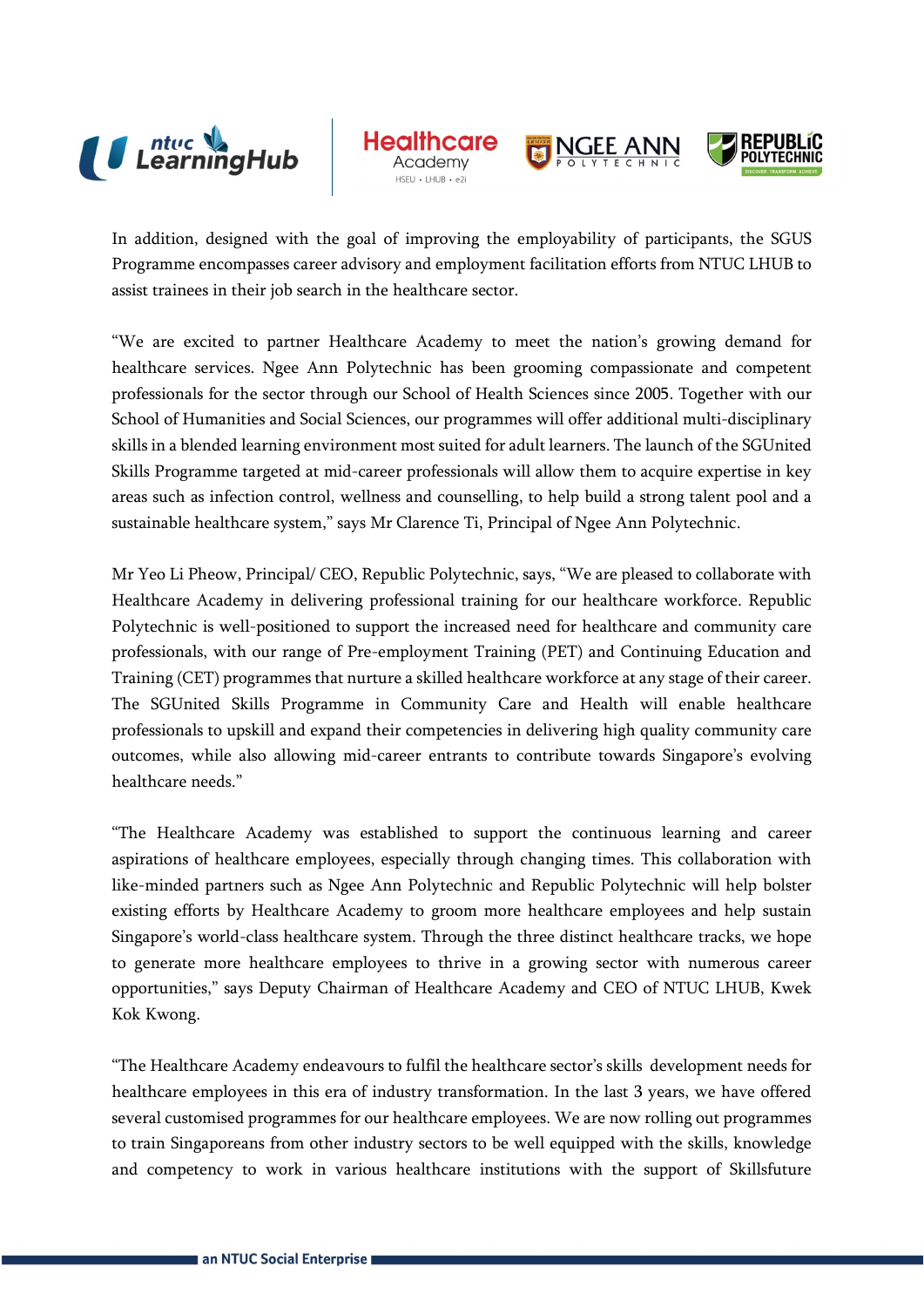

**Healthcare** Academy





Singapore (SSG) and e2i as well as in collaboration with Republic Polytechnic and Ngee Ann Polytechnic. Healthcare Services Employees' Union (HSEU) is indeed heartened to see the growth of the Healthcare Academy especially in supporting SGUS effort. We invite more Singaporeans to take up jobs in the healthcare sector for better career opportunity and job security through our employment and employability efforts," says Chairman of Healthcare Academy and President of HSEU, K Thanaletchimi.

Interested participants may apply for the programme via https://bit.ly/sgunitedskills.

###END###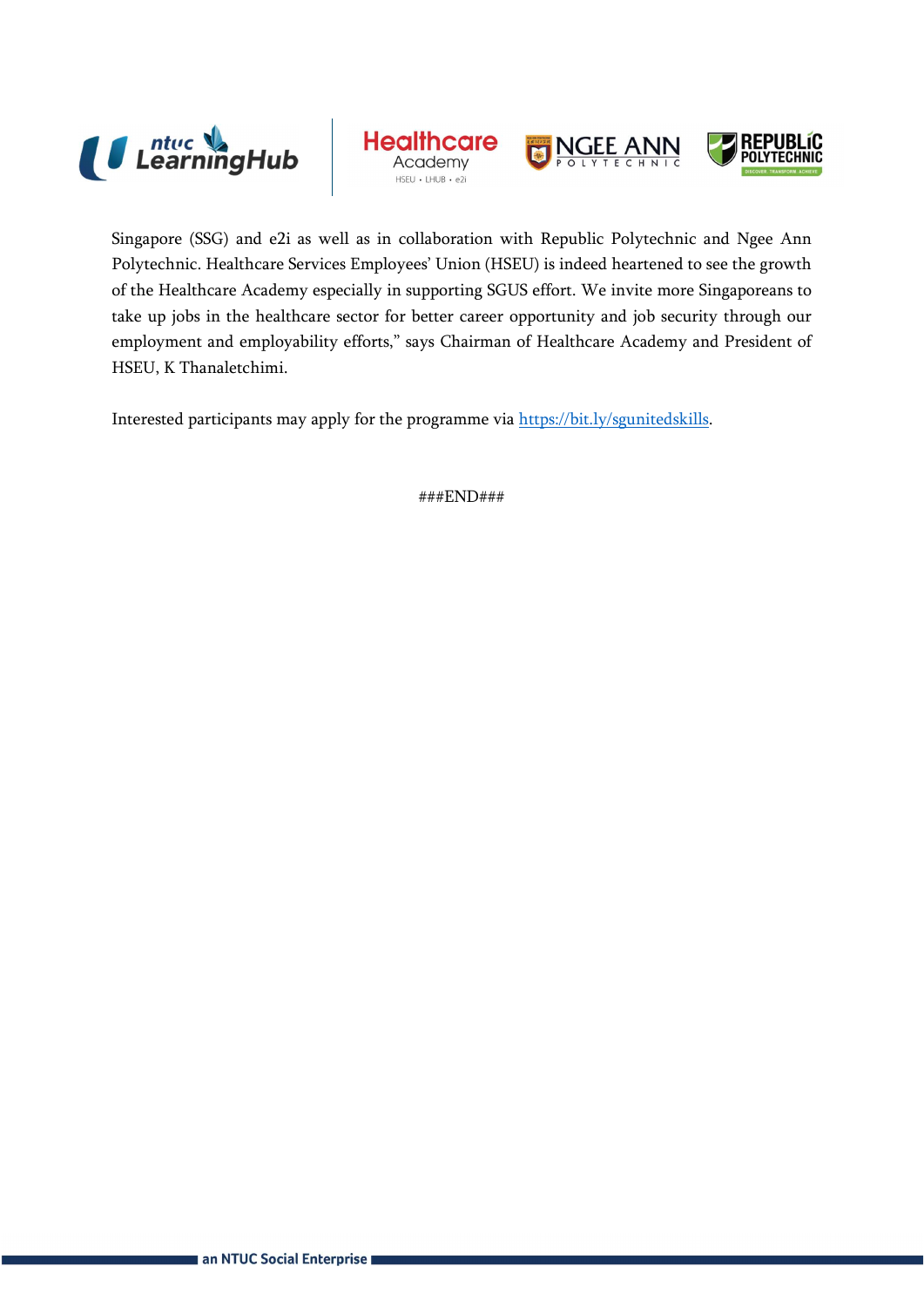







## About Ngee Ann Polytechnic

Ngee Ann Polytechnic started in 1963 and is today one of Singapore's leading institutions of higher learning with over 14,000 enrolled students in over 30 disciplines. It seeks to develop students with a passion for learning, values for life, and competencies to thrive in a global workplace.

http://www.np.edu.sg



## About Republic Polytechnic

The first educational institution in Singapore to leverage the Problem-based Learning approach for all its diploma programmes, Republic Polytechnic (RP) has seven schools and one academic centre offering 37 full-time diplomas in Applied Science, Engineering, Management and Communication, Hospitality, Infocomm, Sports, Health & Leisure, and Technology for the Arts.

RP is committed to nurturing professionals with strong problem-solving capabilities through an innovative and entrepreneurial learning environment, based on a holistic and industry-relevant curriculum. RP's Academy For Continuing Education also offers a comprehensive suite of lifelong learning programmes to provide adult learners with skills upgrading opportunities.

For more information, visit http://www.rp.edu.sg

#### About Healthcare Academy

Healthcare Academy is a collaboration among Healthcare Services Employees' Union (HSEU), Employability and Employment Institute (e2i) and NTUC LearningHub (LHUB). Healthcare Academy endeavours to:

- Support continuous learning for healthcare workers, especially those affected by industry restructuring, job re-design and technological disruptions
- Provide employment opportunities for displaced workers from other sectors to work in the healthcare sector through robust job matching process
- Equip healthcare workers with relevant adaptive skills, technology skills and technical skills, to be future ready for business transformation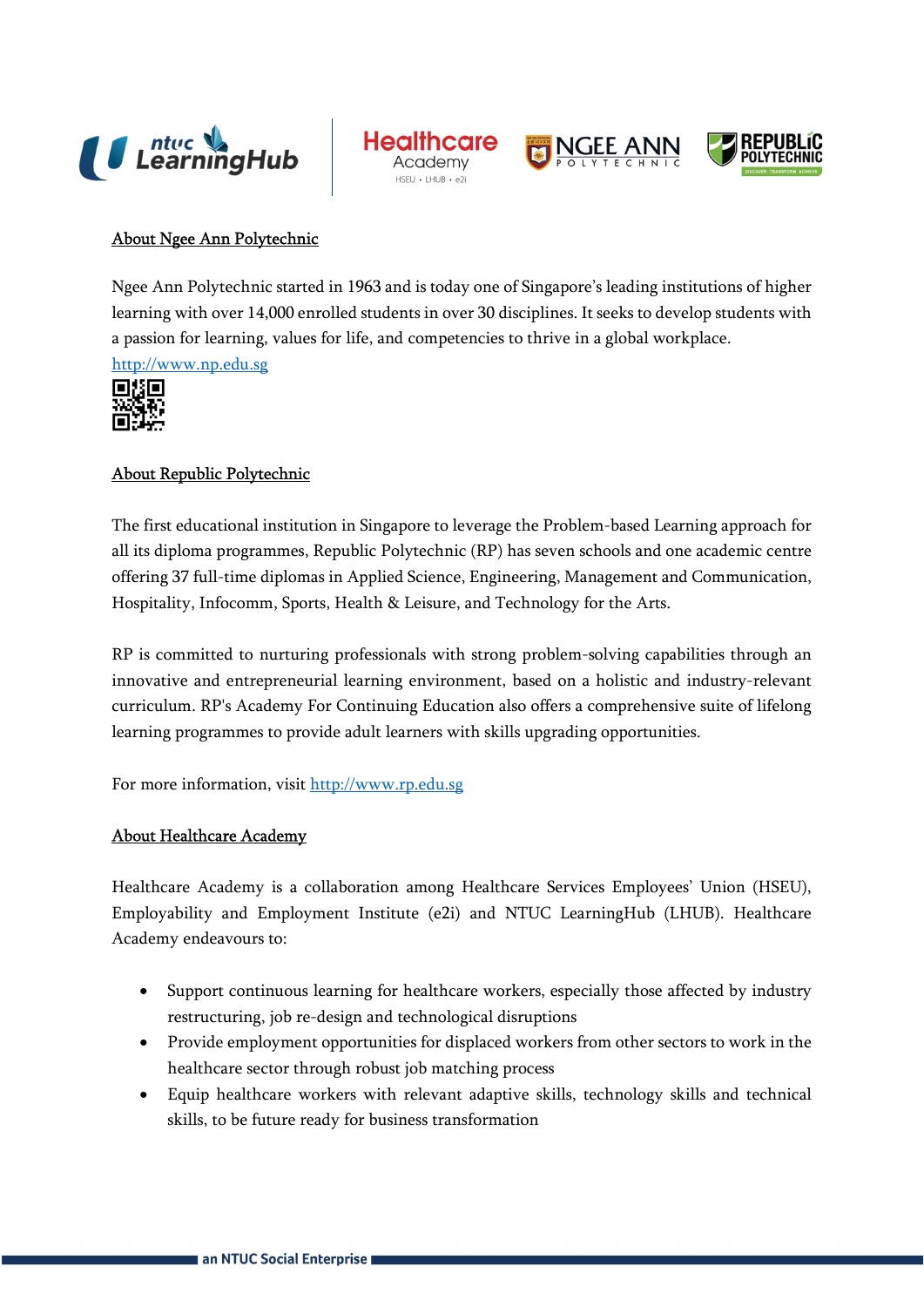

**Healthcc** 





Healthcare Academy was birth forth in August 2018 when we envisage the need for healthcare workers to be more agile and adaptive to the changes brought on by technological disruption and demographic changes. We started our journey by addressing one very fundamental change element which is the mind, helping workers to move from a fixed mindset to a growth mindset. We developed our first programme to help workers develop a positive mindset for the workplace. Since then, we have learned and grew, and more products and solutions have been added to our offerings.

## About NTUC LearningHub

NTUC LearningHub is the leading Continuing Education and Training provider in Singapore which aims to transform the lifelong employability of working people. Since our corporatisation in 2004, we have been working employers and individual learners to provide learning solutions in areas such as Cybersecurity, Infocomm Technology, Healthcare, Employability & Literacy, Business Excellence, Workplace Safety & Health, Security, Human Resources and Foreign Worker Training.

To date, NTUC LearningHub has helped over 21,000 organisations and achieved over 2.5 million training places across more than 500 courses with a pool of over 400 certified trainers. As a Total Learning Solutions provider to organisations, we also forge partnerships and offer a wide range of relevant end-to-end training solutions and work constantly to improve our training quality and delivery. In 2020, we have accelerated our foray into online learning with our Virtual Live Classes and, through working with best-in-class partners such as IBM, DuPont Sustainable Solutions and GO1, asynchronous online courses.

For more information, visit www.ntuclearninghub.com.

### Press Contact

Rachel Ooi Brian San Brand & Communications Manager Director, Strategy & Communications Email: Rachel.ooi@ntuclearninghub.com Email: brian.san@ntuclearninghub.com Mobile: +65 8100 2779 DID: +65 6486 7077